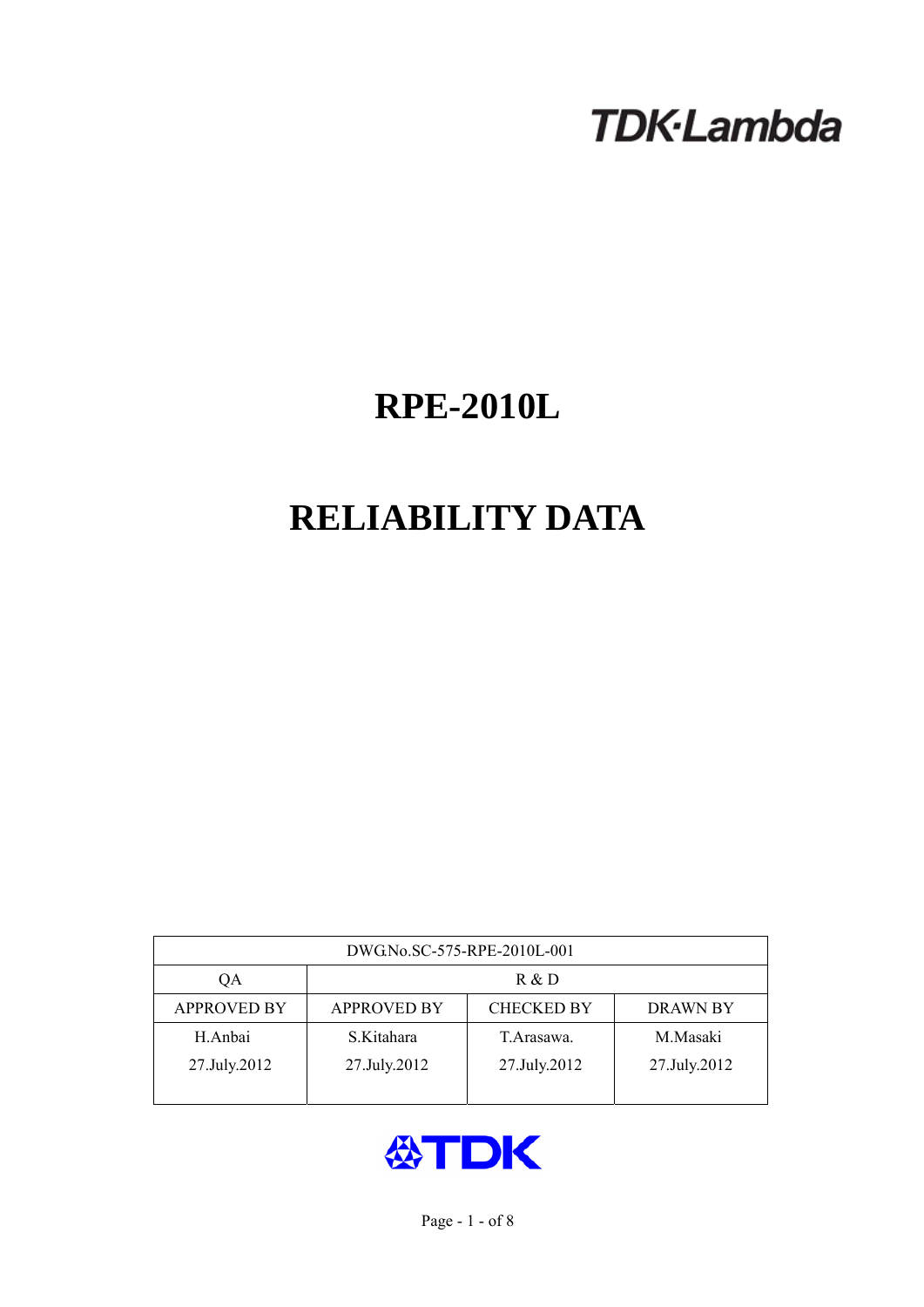## INDEX

|                                     | Page   |
|-------------------------------------|--------|
| 1. Calculated Values of MTBF        | Page-3 |
| 2. Vibration Test                   | Page-4 |
| 3. Heat Cycle Test                  | Page-5 |
| 4. Humidity Test                    | Page-6 |
| 5. High Temperature Resistance Test | Page-7 |
| 6. Low Temperature Storage Test     | Page-8 |

The following data are typical values. As all units have nearly the same characteristics, the data to be considered as ability values.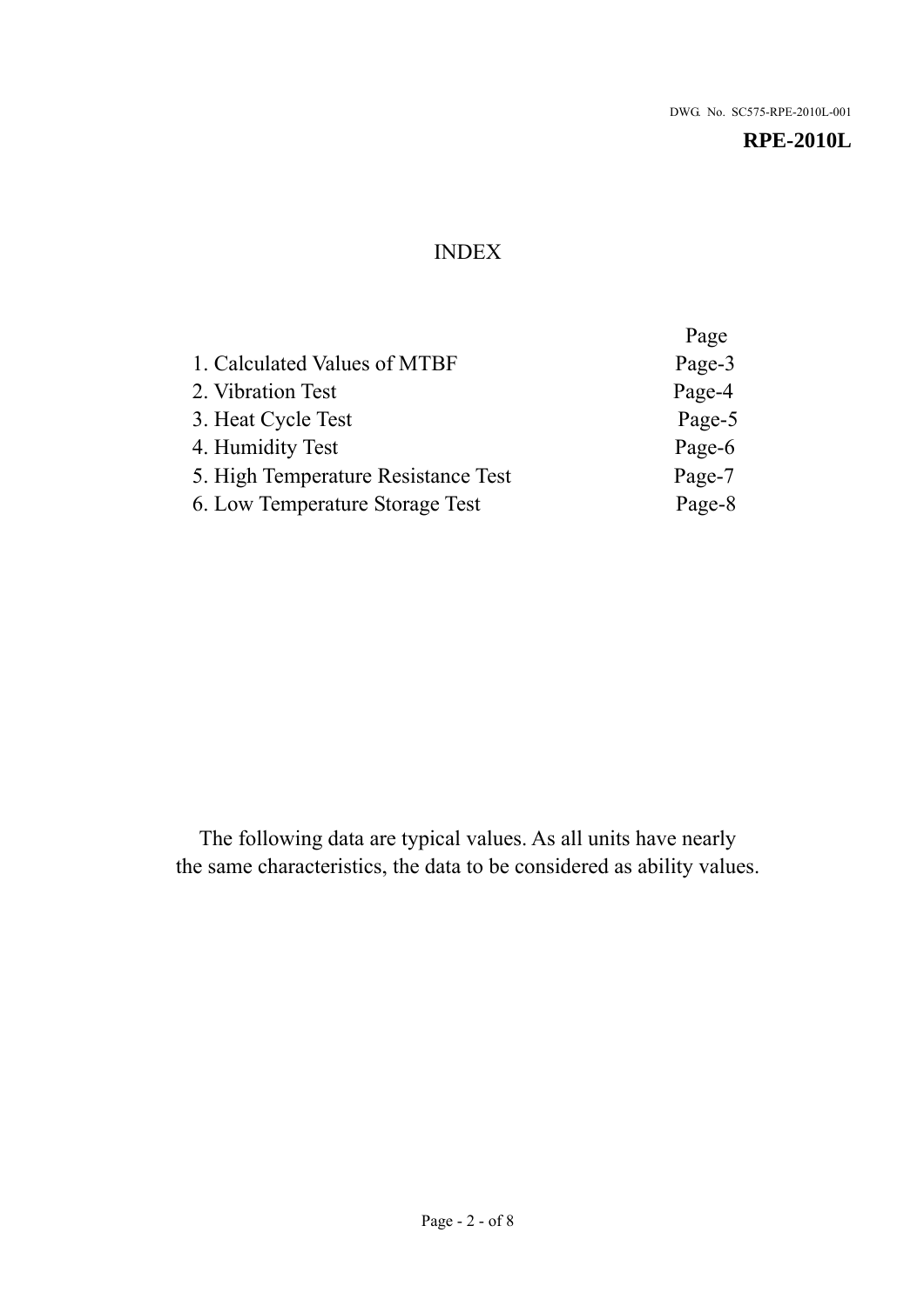1. Calculated Values of MTBF

MODEL:RPE-2010L

(1)Calculating Method

Calculated Based on parts stress Reliability projection of MIL-HDBK-217F NOTICE2.

Individual failure rates  $\lambda$  G is given to each part and MTBF is

Calculated by the count of each part.

$$
MIBF = \frac{1}{\lambda_{\text{expap}}} = \frac{1}{\sum_{i=1}^{n} N_i (\lambda_{\text{G}} \pi_Q)_i} \times 10^6 \text{ (hours)}
$$

| $\lambda$ equip | : Total equipment failure rate (Failure / 106 Hours)            |
|-----------------|-----------------------------------------------------------------|
| $\lambda$ G     | : Generic failure rate for the <i>i</i> th generic part         |
|                 | (Failure/ 106 Hours)                                            |
| Ni              | : Quantity of i th generic part                                 |
| N               | : Number of different generic part categories                   |
| $\pi$ Q         | : Generic quality factor for the i th generic part( $\pi Q=1$ ) |

## (2)MTBF Values

GF: Ground, Fixed

## $MTBF = 46,253,469$  (Hours)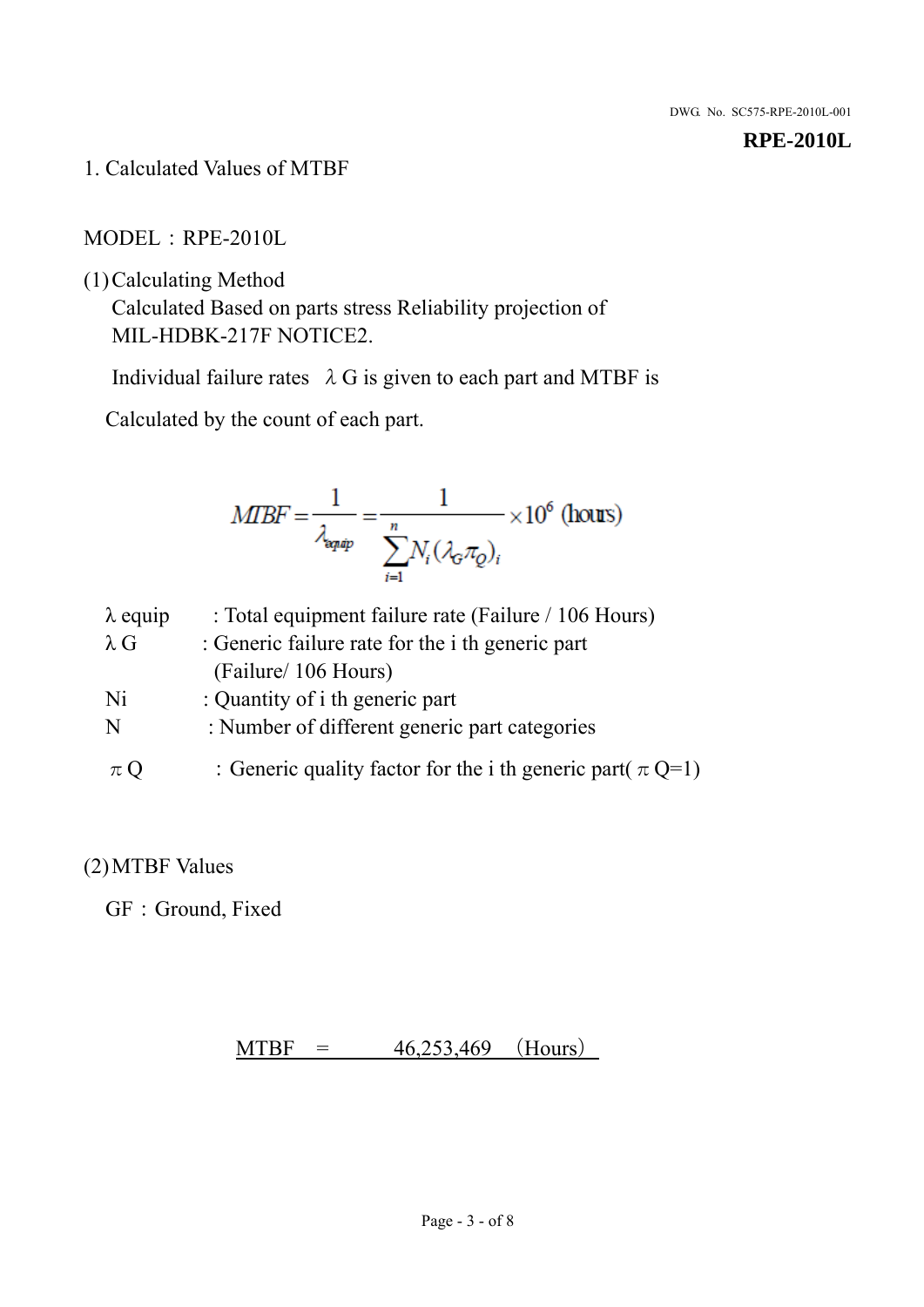#### 2. Vibration Test

### MODEL: RPE-2010L (Representation Product : RPE-2010R)

- (1)Vibration Test Class Frequency Variable Endurance Test
- (2)Equipment Used Controller VS-1000-6, Vibrator 905-FN (IMV CORP.)
- (3)The Number of D.U.T (Device Under Test) 6 units
- (4) Test Conditions Frequency : 10~55Hz Amplitude : 1.5mm,Sweep for 1 min. Dimension and times : X,Y and Z Directions for 2 hours each.
- (5)The Method Fix the D.U.T on the fitting-stage
- (6)Test Results PASS

| ┙┸<br>Check item                  | Spec.                                 |                   | <b>Before Test</b> | After Test      |
|-----------------------------------|---------------------------------------|-------------------|--------------------|-----------------|
| Attention(dB)                     | Differential Mode: 25dB min.          | 10 MHz            | 38.78              | 38.55           |
|                                   |                                       | 30 MHz            | 53.11              | 52.66           |
|                                   | Common Mode: 25dB min.<br>5 MHz       |                   | 36.35              | 36.07           |
|                                   |                                       | 20 MHz            | 63.21              | 62.52           |
| Leakage Current (mA)              | $0.5mA$ max. $(250V, 60Hz)$           | Line1             | 0.24               | 0.24            |
|                                   |                                       | Line <sub>2</sub> | 0.24               | 0.24            |
| DC Resistance (m $\Omega$ )       | $m\Omega$<br>30<br>max.               |                   | 9.37               | 9.35            |
| <b>Test Voltage</b>               | $L-L$ : 1768Vdc 60sec.                |                   | OK.                | OK.             |
|                                   | $L-E$ : 1500Vdc 60sec.                |                   |                    |                 |
| Isolation Resistance(M $\Omega$ ) | $M \Omega$ min.(500Vdc 60sec.)<br>100 |                   | $6.04 \times E5$   | $5.76\times E5$ |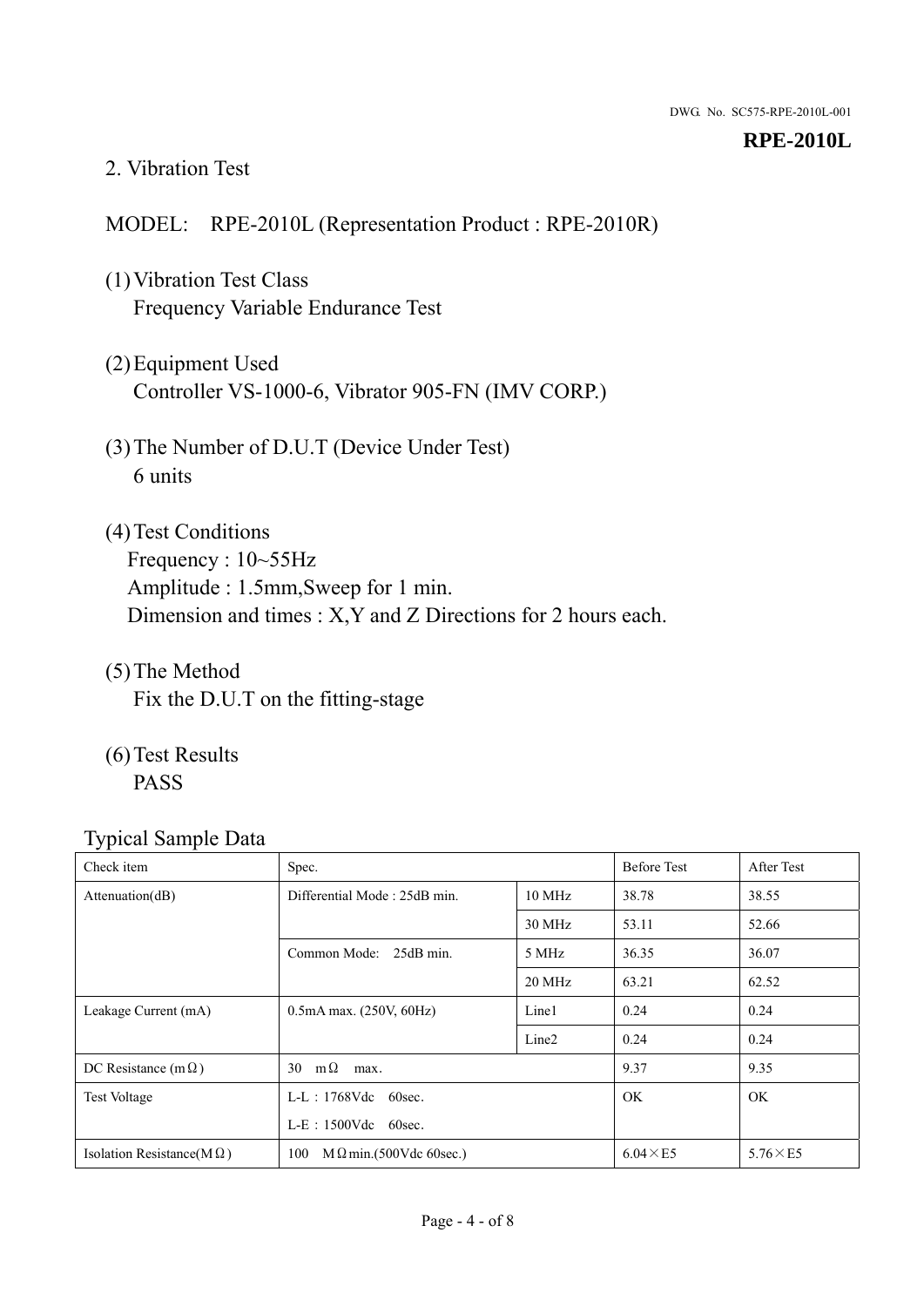## 3. Heat Cycle Test

## MODEL: RPE-2010L (Representation Product : RPE-2010R)

## (1)Equipment Used TEMPERATURE CHAMBER TSA-71H-W (ESPEC CORP.)

- (2)The Number of D.U.T (Device Under Test) 6 units
- 1 cycle (3)Test Conditions 30<sub>min</sub>  $+85^{\circ}$ C 3min. Ambient Temperature : -25~+85℃ Test Cycles: 100 cycles  $-25^{\circ}$ C 30min.

(4)The Method

Before the test check if there is no abnormal characteristics and put the D.U.T in the testing chamber. Then test it in the above cycles, After the test is completed leave it for 1 hour at room temperature and check it if there is no abnormal each characteristics.

#### (5)Test Results PASS

| ┙┸<br>$\mathbf{I}$<br>Check item  | Spec.                                |                   | <b>Before Test</b> | After Test      |
|-----------------------------------|--------------------------------------|-------------------|--------------------|-----------------|
| Attention(dB)                     | Differential Mode: 25dB min.         | 10 MHz            | 38.82              | 38.66           |
|                                   |                                      | 30 MHz            | 53.20              | 52.99           |
|                                   | Common Mode: 25dB min.               | 5MHz              | 36.34              | 35.99           |
|                                   |                                      | 20 MHz            | 60.39              | 60.47           |
| Leakage Current (mA)              | $0/5$ mA max. (250V, 60Hz)           | Line1             | 0.24               | 0.24            |
|                                   |                                      | Line <sub>2</sub> | 0.24               | 0.24            |
| DC Resistance (m $\Omega$ )       | $m\Omega$<br>30<br>max.              |                   | 9.30               | 9.30            |
| <b>Test Voltage</b>               | $L-L$ : 1768Vdc 60sec.               |                   | OK.                | OK.             |
|                                   | $L-E$ : 1500Vdc 60sec.               |                   |                    |                 |
| Isolation Resistance(M $\Omega$ ) | 100<br>$M\Omega$ min.(500Vdc 60sec.) |                   | $5.32\times E5$    | $5.17\times E5$ |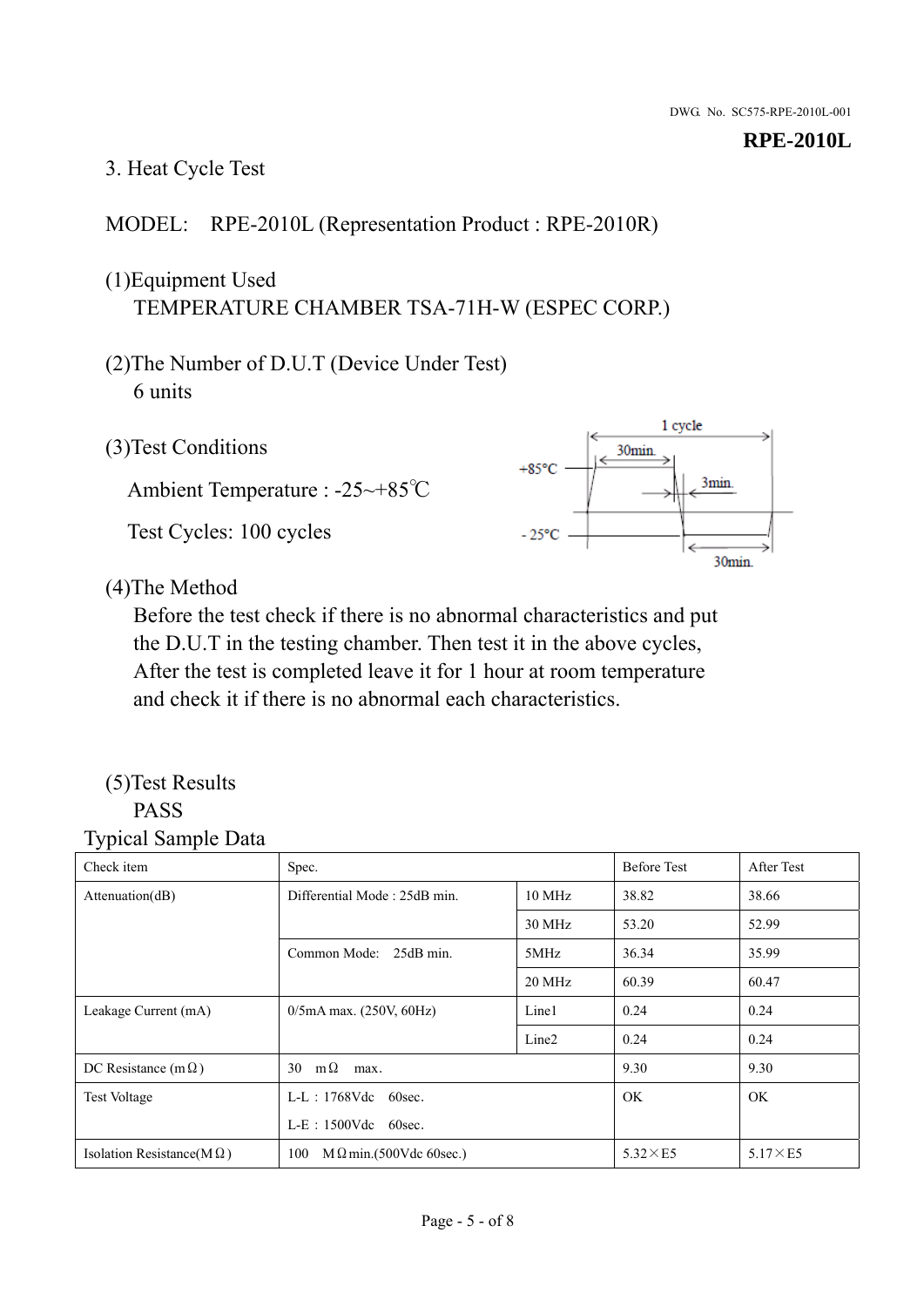## 4. Humidity Test

## MODEL: RPE-2010L (Representation Product : RPE-2010R)

## (1)Equipment Used TEMP. & HUMID. CHAMBER PR-4KT (ESPEC CORP.)

- (2)The Number of D.U.T (Device Under Test) 6 units
- (3)Test Conditions

Ambient Temperature : +40℃

Test Times: 500 hours Ambient Humidity: 90~95%RH No Dewdrop

### (4)The Method

Before the test check if there is no abnormal characteristics and put the D.U.T in the testing chamber. Then test it in the above conditions. After the test is completed leave it for 1 hour at room temperature and check it if there is no abnormal each characteristics.

## (5)Test Results

## PASS

| ັ່<br>л.<br>Check item            | Spec.                                  |                   | <b>Before Test</b> | After Test      |
|-----------------------------------|----------------------------------------|-------------------|--------------------|-----------------|
| Attenuation(dB)                   | Differential Mode: 25dB min.<br>10 MHz |                   | 39.49              | 39.52           |
|                                   |                                        | 30 MHz            | 52.90              | 53.08           |
|                                   | Common Mode: 25dB min.                 | 5Hz               | 36.58              | 36.81           |
|                                   |                                        | 20 MHz            | 61.90              | 61.53           |
| Leakage Current (mA)              | $0.5mA$ max. $(250V, 60Hz)$            | Line1             | 0.25               | 0.25            |
|                                   |                                        | Line <sub>2</sub> | 0.24               | 0.24            |
| DC Resistance (m $\Omega$ )       | $30m\Omega$<br>max.                    |                   | 9.18               | 9.10            |
| <b>Test Voltage</b>               | $L-L$ : 1768Vdc 60sec.                 |                   | OK.                | OK.             |
|                                   | $L-E$ : 1500Vdc 60sec.                 |                   |                    |                 |
| Isolation Resistance(M $\Omega$ ) | $M \Omega$ min.(500Vdc 60sec.)<br>100  |                   | $5.66\times E5$    | $5.75\times E5$ |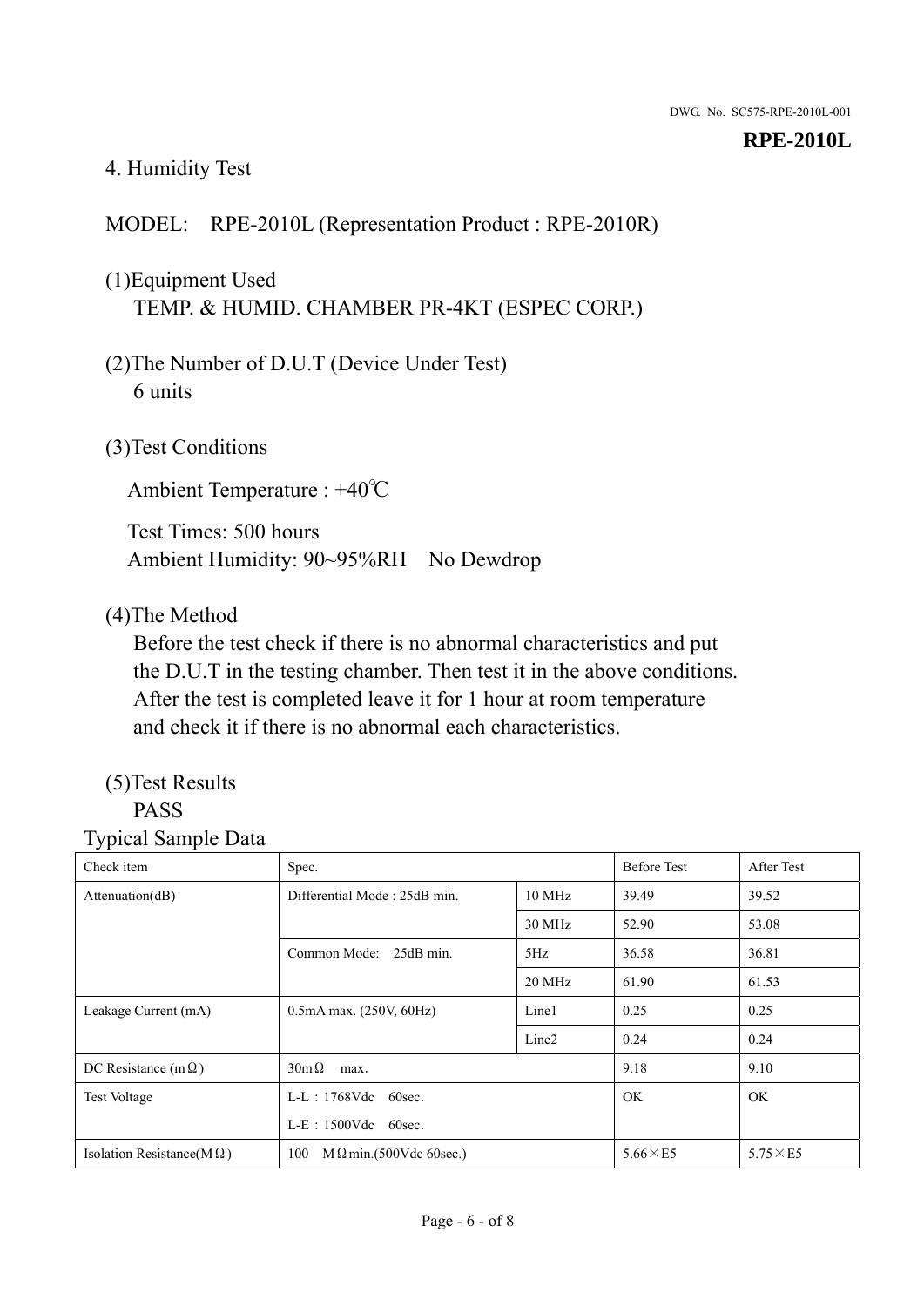### 5. High Temperature Resistance Test

## MODEL: RPE-2010L (Representation Product : RPE-2010R)

## (1)Equipment Used TEMPERATURE CHAMBER PHH-300 (ESPEC CORP.)

- (2)The Number of D.U.T (Device Under Test) 6 units
- (3)Test Conditions

Ambient Temperature : +55℃

Test Times: 500 hours Operating: DC 10A

## (4)The Method

Before the test check if there is no abnormal characteristics and put the D.U.T in the testing chamber. Then test it in the above conditions. After the test is completed leave it for 1 hour at room temperature and check it if there is no abnormal each characteristics.

## (5)Test Results

## PASS

| ┙┸<br>Check item                  | Spec.                                |                   | <b>Before Test</b> | After Test      |
|-----------------------------------|--------------------------------------|-------------------|--------------------|-----------------|
| Attention(dB)                     | Differential Mode: 25dB min.         | 10 MHz            | 39.38              | 39.08           |
|                                   |                                      | 30 MHz            | 53.52              | 53.99           |
|                                   | Common Mode: 25dB min.               | 5MHz              | 36.41              | 36.48           |
|                                   |                                      | 20 MHz            | 61.94              | 61.26           |
| Leakage Current (mA)              | $0.5mA$ max. $(250V, 60Hz)$          | Line1             | 0.24               | 0.24            |
|                                   |                                      | Line <sub>2</sub> | 0.24               | 0.24            |
| DC Resistance (m $\Omega$ )       | $30m\Omega$<br>max.                  |                   | 9.35               | 9.20            |
| <b>Test Voltage</b>               | $L-L$ : 1768Vdc 60sec.               |                   | OK.                | OK.             |
|                                   | $L-E$ : 1500Vdc 60sec.               |                   |                    |                 |
| Isolation Resistance(M $\Omega$ ) | 100<br>$M\Omega$ min.(500Vdc 60sec.) |                   | $5.45\times E5$    | $5.33\times E5$ |